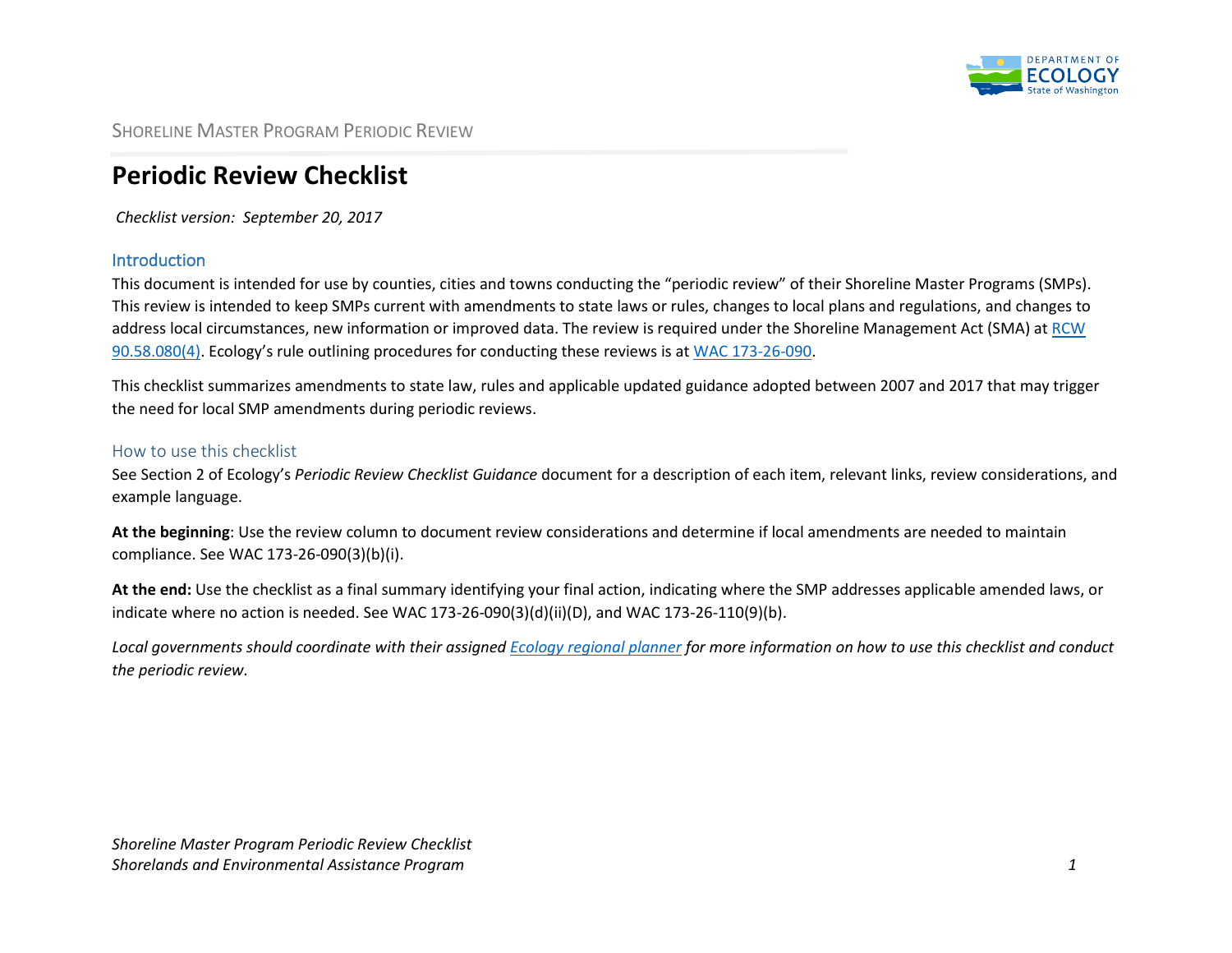

| Row  | <b>Summary of change</b>                                                                                                               | <b>Review</b>                                                                                                                                                                                                                                                                                                                                                                                                                                                                                                                                                         | <b>Action</b>                                                                                                                                                                                                   |
|------|----------------------------------------------------------------------------------------------------------------------------------------|-----------------------------------------------------------------------------------------------------------------------------------------------------------------------------------------------------------------------------------------------------------------------------------------------------------------------------------------------------------------------------------------------------------------------------------------------------------------------------------------------------------------------------------------------------------------------|-----------------------------------------------------------------------------------------------------------------------------------------------------------------------------------------------------------------|
|      |                                                                                                                                        | (Prepared by AHBL - June 2020)                                                                                                                                                                                                                                                                                                                                                                                                                                                                                                                                        |                                                                                                                                                                                                                 |
| 2017 |                                                                                                                                        |                                                                                                                                                                                                                                                                                                                                                                                                                                                                                                                                                                       |                                                                                                                                                                                                                 |
| a.   | OFM adjusted the cost threshold<br>for substantial development to<br>\$7,047.                                                          | <b>Optional SMP Amendment:</b><br>In Chapter 6 Section G.2, the current SMP does<br>not list all exemptions but instead references the<br>exemptions in WAC 173-27-040. It is not<br>required to make this amendment since the City<br>relies on state statute.<br>The WAC still uses \$5,000 as the cost threshold<br>which is outdated, however there is a different<br>document that the state uses to publish new<br>threshold figures, which can change every two<br>years. The City may choose to list all exemptions<br>in the SMP, however this is unnessary. | OFM adjusted the threshold to \$7,047 on<br>September 2, 2017. The definition for<br>"Substantial Development" has been updated<br>to reflect the new cost threshold, and the<br>effective date of that figure. |
| b.   | Ecology amended rules to clarify<br>that the definition of<br>"development" does not include<br>dismantling or removing<br>structures. | <b>Amend the SMP:</b><br>The definition of "development" in Chapter 7<br>Section B needs to be updated to add the<br>suggested Ecology language: "Development"<br>does not include dismantling or removing<br>structures if there is no other associated<br>development or re-development."                                                                                                                                                                                                                                                                           | Amendment Made to SMP:<br>Added suggested language to existing<br>definition of "development".                                                                                                                  |
| c.   | Ecology adopted rules that clarify<br>exceptions to local review under<br>the SMA.                                                     | <b>Amend the SMP:</b><br>While the SMP has a process for SSDP, CUP,<br>variance, or exemptions, it does not list actions                                                                                                                                                                                                                                                                                                                                                                                                                                              | Amendment Made to SMP:<br>Added Section "H" to Chapter 6 called<br>"Exceptions to Local Review." This section lists                                                                                             |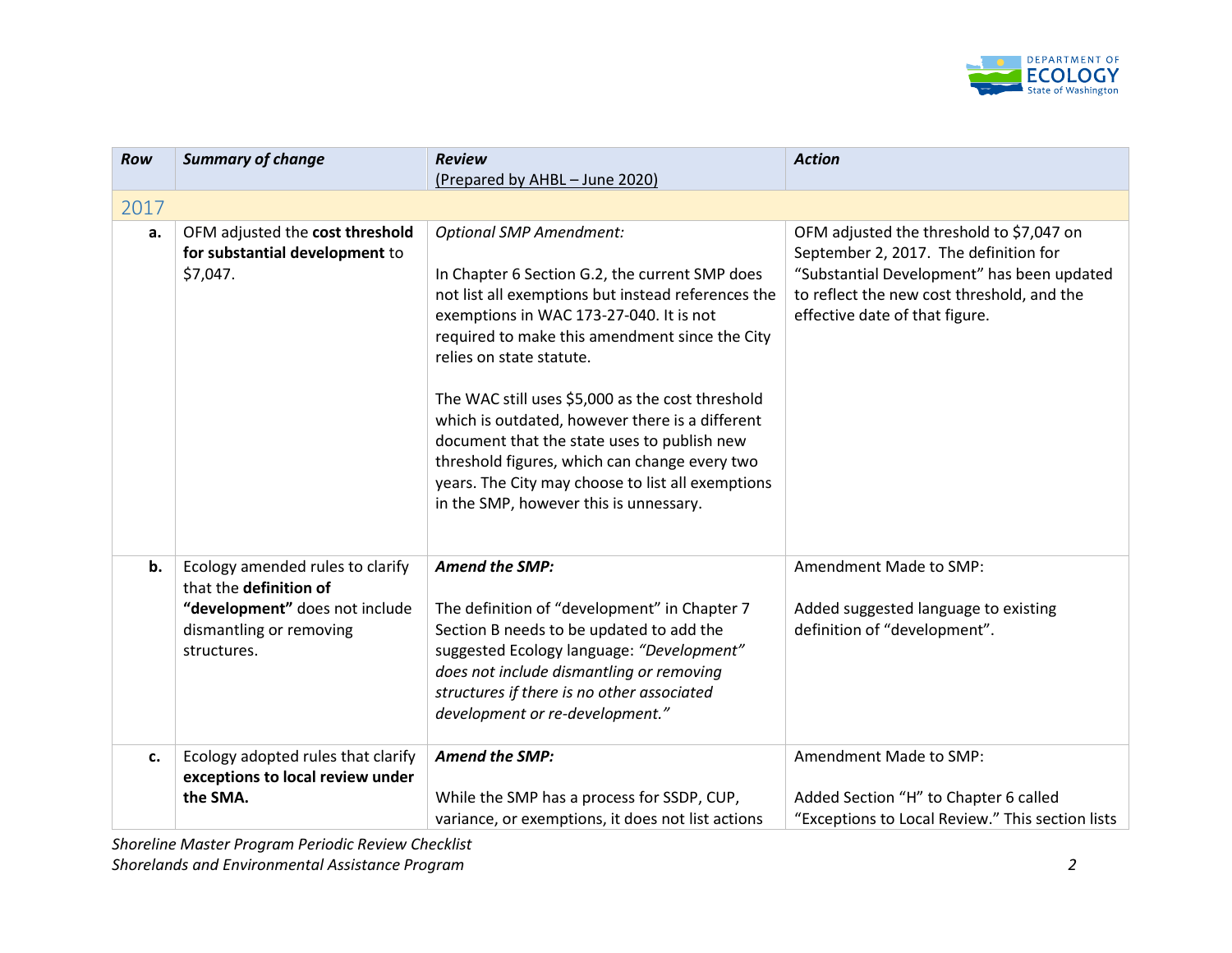

| Row | <b>Summary of change</b>                                       | <b>Review</b>                                                                                                                                                             | <b>Action</b>                                                                                                                                                                |
|-----|----------------------------------------------------------------|---------------------------------------------------------------------------------------------------------------------------------------------------------------------------|------------------------------------------------------------------------------------------------------------------------------------------------------------------------------|
|     |                                                                | (Prepared by AHBL - June 2020)<br>which require no local review. A simple way to<br>include the specific actions that do not require                                      | certain development that is do not require<br>shorelines permits or local review.                                                                                            |
|     |                                                                | local review is to add an "exceptions to local<br>review" section within Chapter 6, directly<br>following the "Shoreline Letters of Exemption"<br>section.                |                                                                                                                                                                              |
|     |                                                                | The new "exceptions to local review" section<br>would include the following three exceptions<br>with example language provided by Ecology:                                |                                                                                                                                                                              |
|     |                                                                | Remedial hazardous substance cleanup<br>actions (1994 law),                                                                                                               |                                                                                                                                                                              |
|     |                                                                | Boatyard improvements to meet NPDES<br>requirements (2012 law), and<br>Certain WSDOT maintenance and safety<br>projects and activities (2015 law).                        |                                                                                                                                                                              |
|     |                                                                | The City may choose to add other minor actions<br>that do not require local review to this section as<br>well, such as minor maintenance, landscaping<br>activities, etc. |                                                                                                                                                                              |
| d.  | Ecology amended rules that<br>clarify permit filing procedures | <b>Amend the SMP:</b>                                                                                                                                                     | Amendment Made to SMP:                                                                                                                                                       |
|     | consistent with a 2011 statute.                                | The current SMP should be updated so that<br>permit filing procedures are clearly stated in a<br>way that is consistent with the Ecology protocol.                        | To clarify how permit decisions must be<br>filed/mailed to Ecology, amendments were<br>made to Chapter 6, Section I.3.b using sample<br>language from the Ecology Checklist. |
|     |                                                                | Add to Chapter 6 Section I to clarify that certain<br>decisions must be submitted to ecology and<br>appeal periods start at the "date of filing". The                     |                                                                                                                                                                              |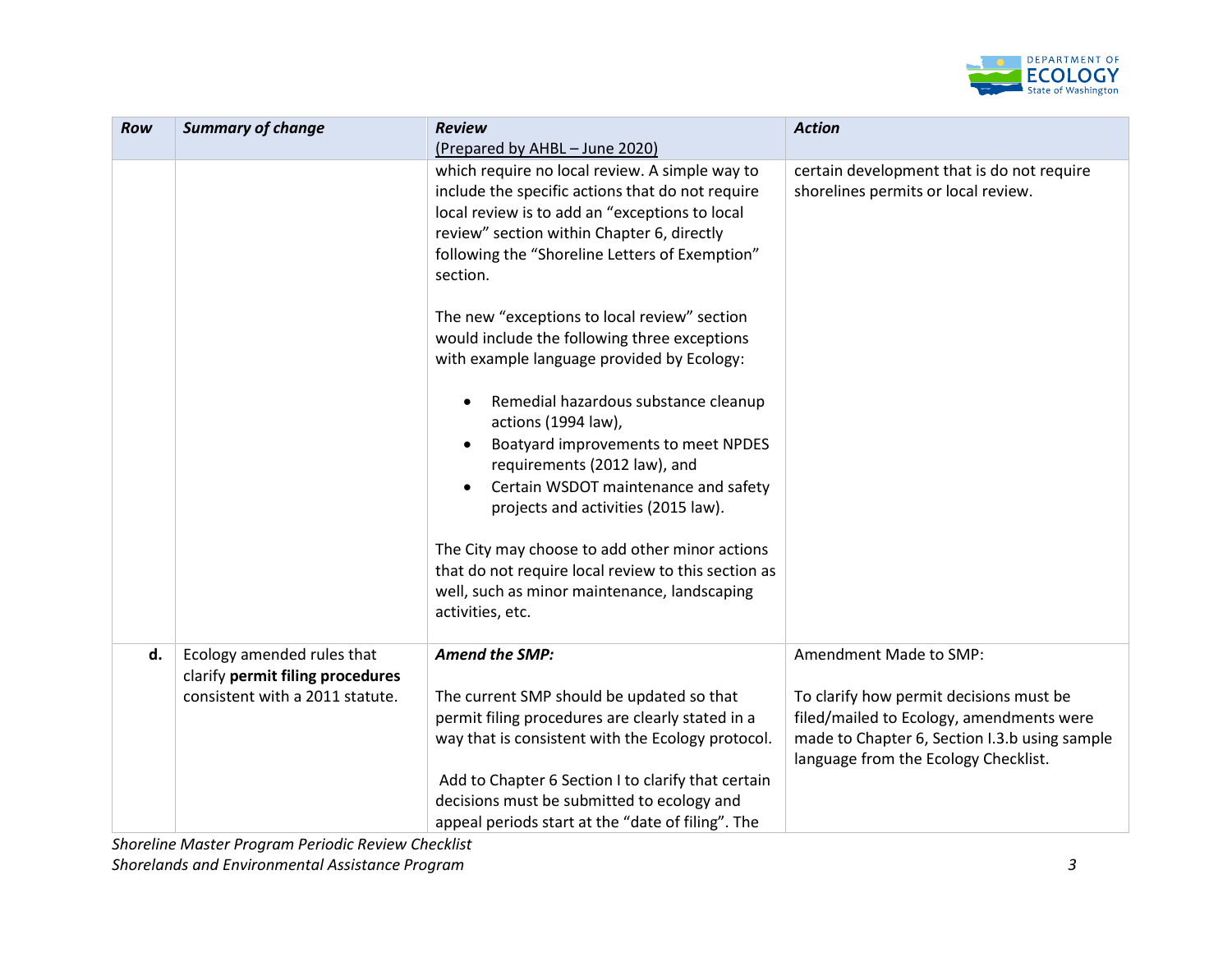

| Row | <b>Summary of change</b>                                                                                                                                                       | <b>Review</b><br>(Prepared by AHBL - June 2020)                                                                                                                                                                                                                                                                                               | <b>Action</b>                                                                                                                                                                                                                                                                                             |
|-----|--------------------------------------------------------------------------------------------------------------------------------------------------------------------------------|-----------------------------------------------------------------------------------------------------------------------------------------------------------------------------------------------------------------------------------------------------------------------------------------------------------------------------------------------|-----------------------------------------------------------------------------------------------------------------------------------------------------------------------------------------------------------------------------------------------------------------------------------------------------------|
|     |                                                                                                                                                                                | Ecology Checklist provides sample language that<br>can be incorporated. This section should include<br>directions for filing a SSDP, CUP or Variance.                                                                                                                                                                                         | Language was also added to Chapter 6 Section<br>I.5 to specifically address filing of appeals for<br>SSDP, CUP and Variances.                                                                                                                                                                             |
| e.  | Ecology amended forestry use<br>regulations to clarify that forest<br>practices that only involves<br>timber cutting are not SMA<br>"developments" and do not<br>require SDPs. | No Amendments Necessary:<br>This provision simply states that timber cutting<br>does not need an SSDP or exemption.<br>The City of West Richland does not have<br>significant commercial forestry along shorelines<br>and this amendment is not necessary.                                                                                    | None Taken                                                                                                                                                                                                                                                                                                |
| f.  | Ecology clarified the SMA does<br>not apply to lands under<br>exclusive federal jurisdiction                                                                                   | No Amendments Necessary:<br>This amendment is optional, and would clarify<br>that lands under exclusive federal jurisdiction,<br>such as a military base, would not be subject to<br>the City's SMP. Because the City of West<br>Richland does not have any shorelands under<br>exclusive federal jurisdiction, no amendment is<br>necessary. | None Taken                                                                                                                                                                                                                                                                                                |
| g.  | Ecology clarified "default"<br>provisions for nonconforming<br>uses and development.                                                                                           | <b>Amend the SMP:</b><br>Amendments are only necessary where a City<br>does not have its owned tailored provisions for<br>nonconforming uses and development. The City<br>adequately addresses nonconforming uses and<br>development in Chapter 6 section J, so no<br>substantial changes are required.                                       | Amendment Made to SMP:<br>Removed existing definition of "non<br>conforming use or development" and replaced<br>with separate definitions for "nonconforming<br>use", "nonconforming development or<br>nonconforming structure" and<br>"nonconforming lot" consistent with Ecology<br>suggested language. |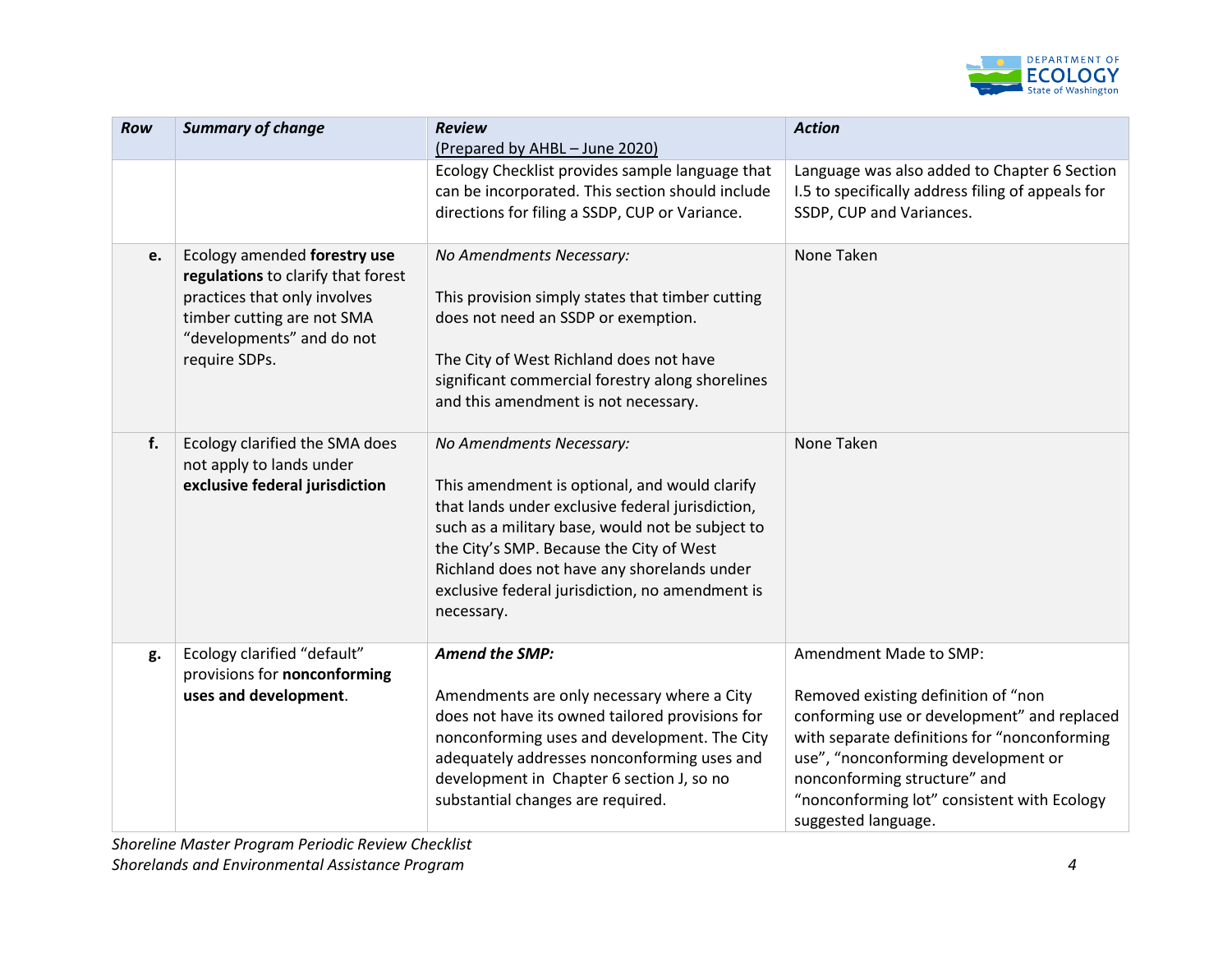

| <b>Row</b> | <b>Summary of change</b>                                                                                                                      | <b>Review</b><br>(Prepared by AHBL - June 2020)                                                                                                                                                                                                                                                                                                                                                                                    | <b>Action</b>                                                                                  |
|------------|-----------------------------------------------------------------------------------------------------------------------------------------------|------------------------------------------------------------------------------------------------------------------------------------------------------------------------------------------------------------------------------------------------------------------------------------------------------------------------------------------------------------------------------------------------------------------------------------|------------------------------------------------------------------------------------------------|
|            |                                                                                                                                               | The City's Planning Commission should<br>determine if they would like to re-visit the<br>noncomforming provisions again, at their first<br>workshop meeting,<br>The City should update the current definition of<br>"Non-conforming use or development" in<br>Chapter 7 to include separate definitions for<br>"non-conforming use", "nonconforming<br>development" and "nonconforming lot", as<br>shown in the Ecology Checklist. |                                                                                                |
| h.         | Ecology adopted rule<br>amendments to clarify the scope<br>and process for conducting<br>periodic reviews.                                    | <b>Optional SMP Amendment:</b><br>The City already describes the process for<br>reviewing or amending the SMP in Chapter 6<br>Section L. Specifically section L.d states that SMP<br>updates shall be consistent with WAC Chapter<br>173-26. The SMP could be more specific by<br>stating that "the periodic review process should<br>be done consistent with requirements of RCW<br>90.58.080 and WAC 173-26-090."                | Amendment Made to SMP:<br>Added specific reference to RCW and WAC in<br>Chapter 6 Section L.d. |
| i.         | Ecology adopted a new rule<br>creating an optional SMP<br>amendment process that allows<br>for a shared local/state public<br>comment period. | No Amendment Necessary:<br>This is an optional amendment. The current SMP<br>does not have any language that would impede<br>the City from using the shared local/state public<br>comment period. The City may choose to use<br>this shared comment period as there may be<br>some advantages, however, not all jurisdictions<br>utilize this process.                                                                             | None Taken                                                                                     |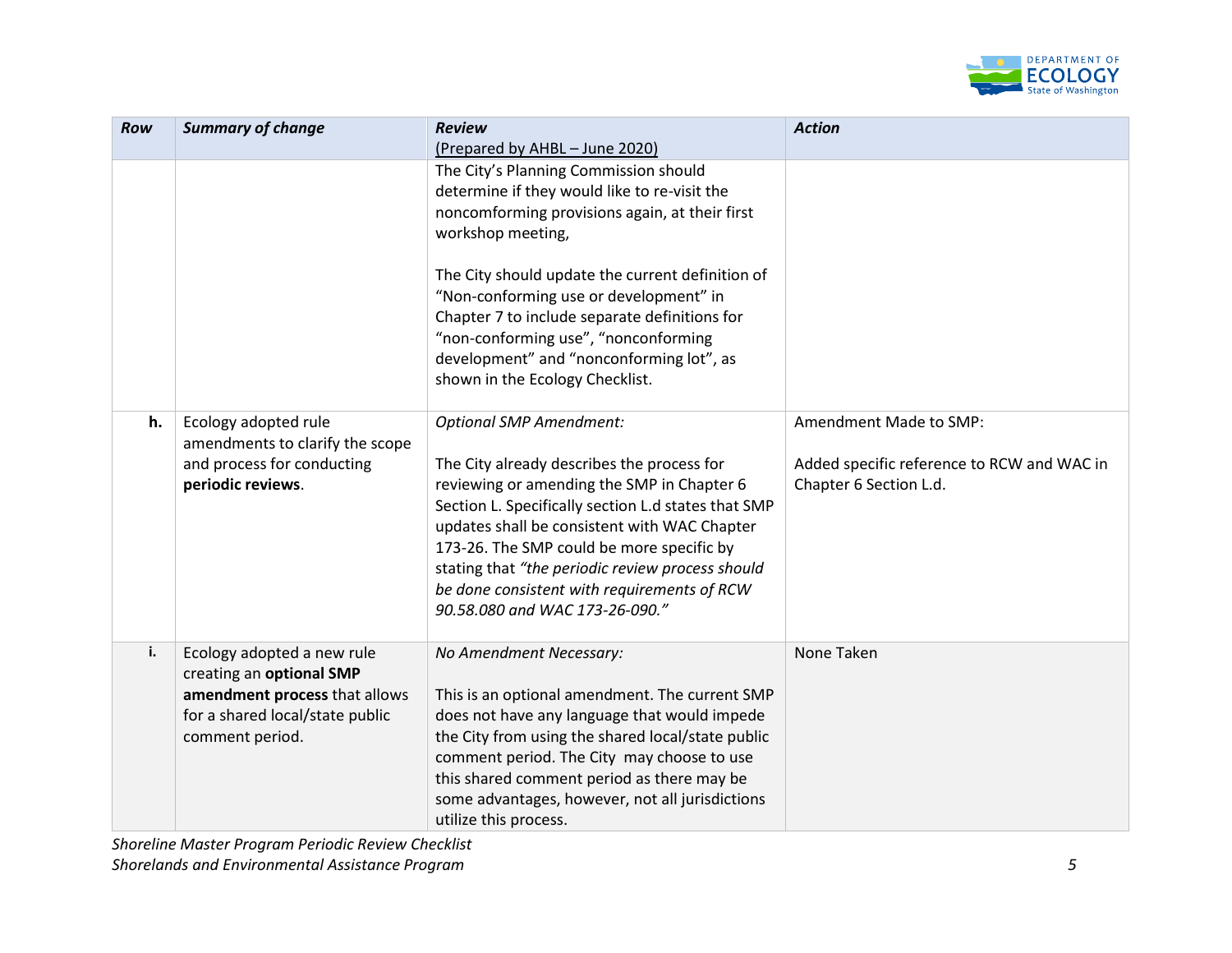

| Row  | <b>Summary of change</b>                                                                                                                                             | <b>Review</b><br>(Prepared by AHBL - June 2020)                                                                                                                                                                                                                                                                                                                                                                                                                                      | <b>Action</b>            |
|------|----------------------------------------------------------------------------------------------------------------------------------------------------------------------|--------------------------------------------------------------------------------------------------------------------------------------------------------------------------------------------------------------------------------------------------------------------------------------------------------------------------------------------------------------------------------------------------------------------------------------------------------------------------------------|--------------------------|
|      |                                                                                                                                                                      |                                                                                                                                                                                                                                                                                                                                                                                                                                                                                      |                          |
| j.   | <b>Submittal to Ecology of proposed</b><br>SMP amendments.                                                                                                           | No Amendment Necessary:<br>The City does not describe the process of<br>submitting SMP amendments to Ecology, but<br>rather simply states that "revisions to the<br>SMPdo not become effective until approved by<br>Ecology."<br>The City may add detail to this statement,<br>however, this is not necessary. When submitting<br>for initial and final determination of consistency,<br>the City can simply refer to statute for submittal<br>requirements (see WAC 173-26-104(3)). | None Taken at this time. |
| 2016 |                                                                                                                                                                      |                                                                                                                                                                                                                                                                                                                                                                                                                                                                                      |                          |
| a.   | The Legislature created a new<br>shoreline permit exemption for<br>retrofitting existing structures to<br>comply with the Americans with<br><b>Disabilities Act.</b> | No Amendment Necessary:<br>As stated in item 2017(a) above, the City does<br>not list all exemptions but references WAC 173-<br>27-040. The City may want to list all exemptions<br>in the SMP, however this is not necessary.                                                                                                                                                                                                                                                       | None Taken               |
| b.   | Ecology updated wetlands<br>critical areas guidance including<br>implementation guidance for the<br>2014 wetlands rating system.                                     | No Amendment Necessary:<br>Critical Area Provisions for the shoreline<br>jurisdiction are located within Appendix 2 of the<br>SMP. Appendix 2 Section E of the SMP, as well as<br>the City's Critical Area Ordinance, talks about<br>wetland delineation and rating, and references                                                                                                                                                                                                  | None Taken               |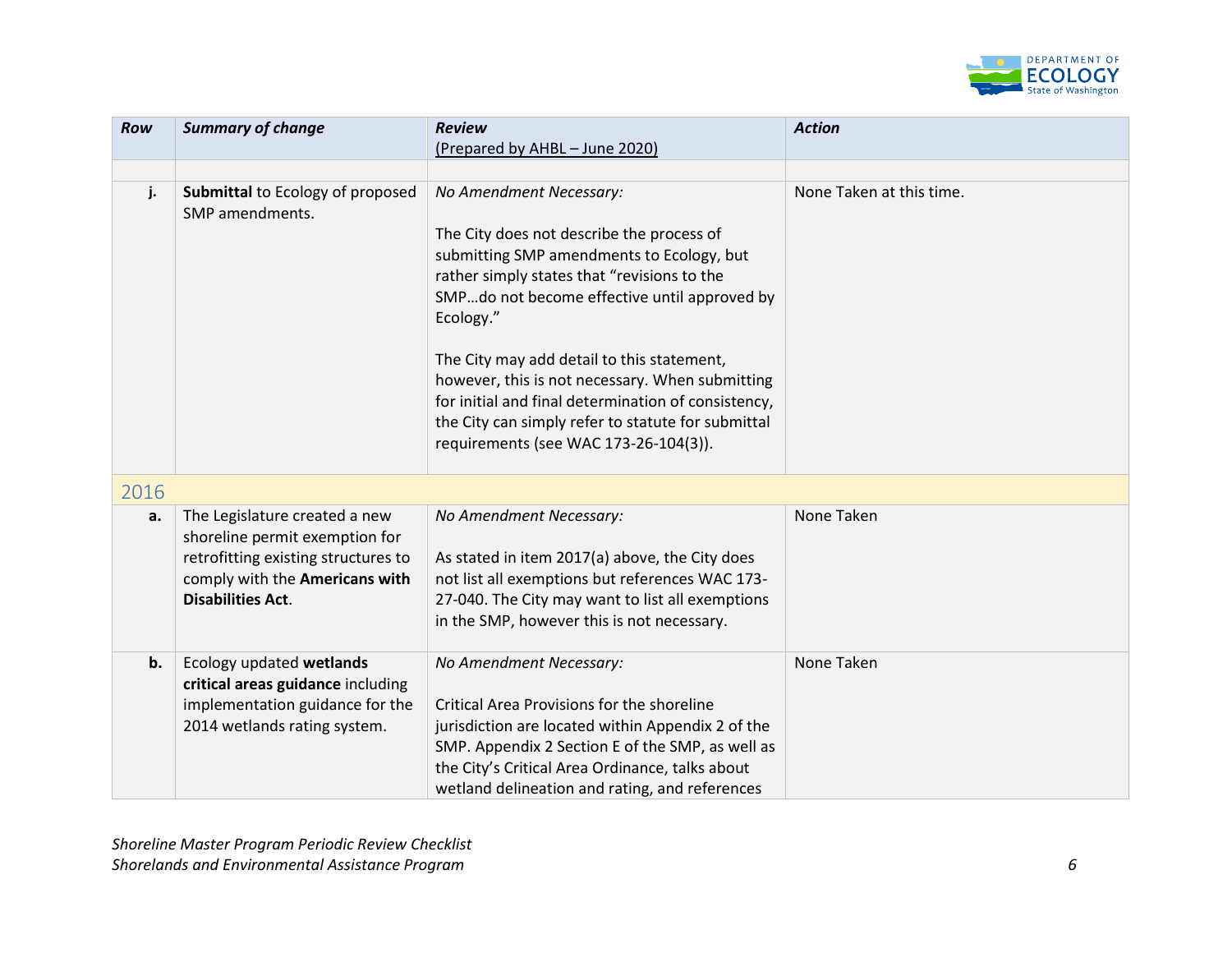

| <b>Row</b> | <b>Summary of change</b>              | <b>Review</b>                                     | <b>Action</b>                          |
|------------|---------------------------------------|---------------------------------------------------|----------------------------------------|
|            |                                       | (Prepared by AHBL - June 2020)                    |                                        |
|            |                                       | use of Ecology's 2014 Washington State Wetland    |                                        |
|            |                                       | rating System for Eastern Washington.             |                                        |
|            |                                       |                                                   |                                        |
|            |                                       | There do not appear to be any conflicts with the  |                                        |
|            |                                       | SMP or current CAO. We presume that the           |                                        |
|            |                                       | existing code adequately or accurately            |                                        |
|            |                                       | references wetland buffers, ratings, and          |                                        |
|            |                                       | mitigation measures. The City may wish to         |                                        |
|            |                                       | continue to review the CAO to ensure it is fully  |                                        |
|            |                                       | consistent with the Ecology guidance.             |                                        |
| 2015       |                                       |                                                   |                                        |
| a.         | The Legislature adopted a 90-day      | <b>Optional SMP Amendment:</b>                    | Amendment Made to SMP:                 |
|            | target for local review of            |                                                   |                                        |
|            | Washington State Department of        | The SMP does not currently mention this           | Added provisions for 90-day review and |
|            | <b>Transportation (WSDOT)</b>         | provision, but it is optional to add. Because the | commencing of construction of WSDOT    |
|            | projects.                             | City of West Richland has state owned highways    | projects in Chapter 6, section J.g.    |
|            |                                       | within the shoreline jurisdiction (WA-224), it    |                                        |
|            |                                       | may make sense to add these provisions to         |                                        |
|            |                                       | ensure compliance with the 90-day review          |                                        |
|            |                                       | target.                                           |                                        |
|            |                                       |                                                   |                                        |
| 2014       |                                       |                                                   |                                        |
| a.         | The Legislature raised the cost       | <b>Optional SMP Amendment:</b>                    | None Taken                             |
|            | threshold for requiring a             |                                                   |                                        |
|            | <b>Substantial Development Permit</b> | The City references the exemptions from WAC       |                                        |
|            | (SDP) for replacement docks on        | 173-26-040, which are consistent with the SMP     |                                        |
|            | lakes and rivers to \$20,000 (from    | checklist, however, the threshold was recently    |                                        |
|            | $$10,000$ ).                          | updated to \$22,500 and \$11,200 respectively.    |                                        |
|            |                                       | This update will likely be reflected in the WAC   |                                        |
|            |                                       | eventually, however, the City may consider        |                                        |
|            |                                       | listing permit exemptions with the SMP.           |                                        |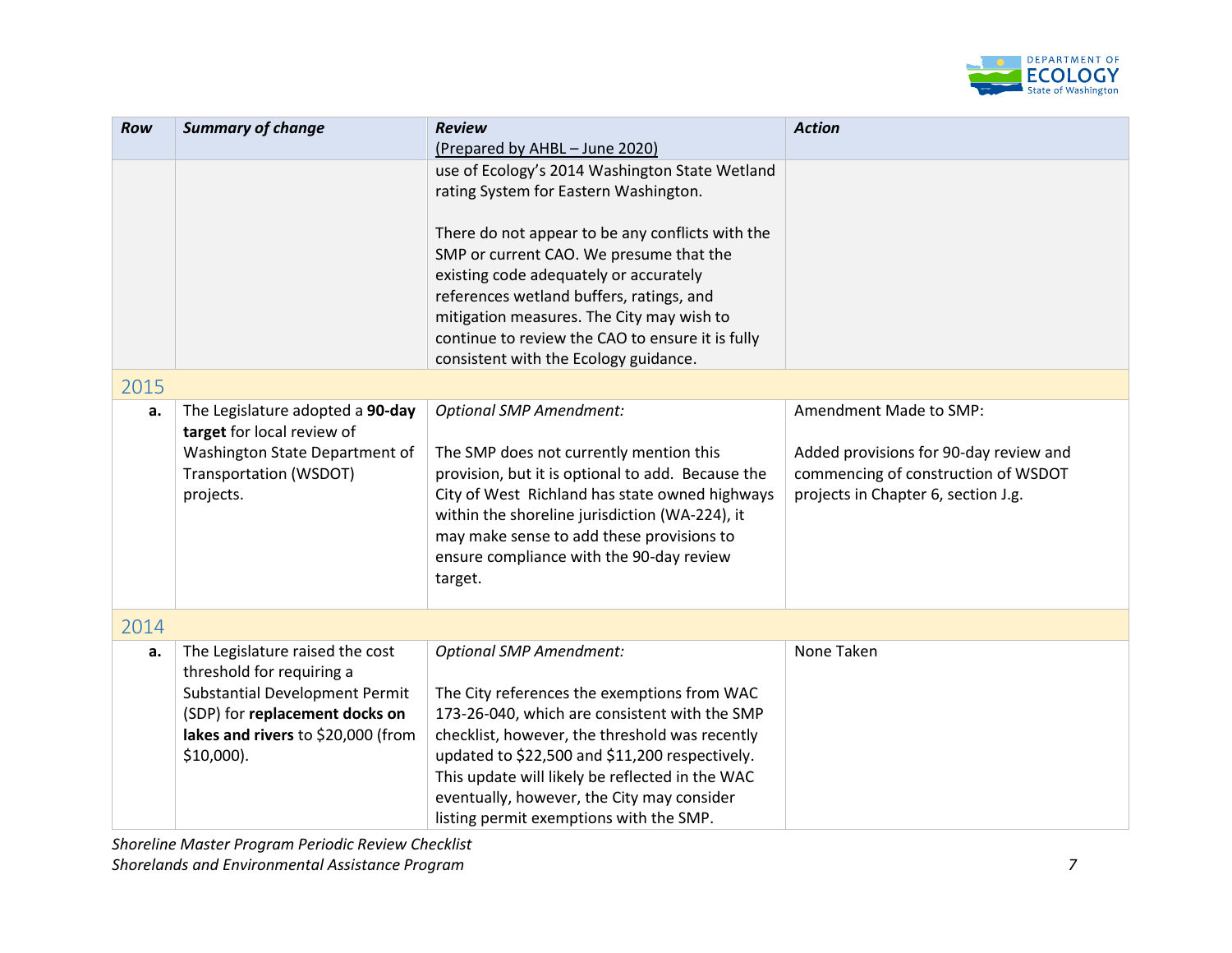

| <b>Row</b> | <b>Summary of change</b>                                                                                                                     | <b>Review</b><br>(Prepared by AHBL - June 2020)                                                                                                                                                                                                                                             | <b>Action</b> |
|------------|----------------------------------------------------------------------------------------------------------------------------------------------|---------------------------------------------------------------------------------------------------------------------------------------------------------------------------------------------------------------------------------------------------------------------------------------------|---------------|
|            |                                                                                                                                              | AHBL recommends no changes on this item.                                                                                                                                                                                                                                                    |               |
| b.         | The Legislature created a new<br>definition and policy for floating<br>on-water residences legally<br>established before 7/1/2014.           | No Amendment Necessary:<br>The City does not have any existing floating on-<br>water residences so no amendment is necessary.                                                                                                                                                               | None Taken    |
| 2012       |                                                                                                                                              |                                                                                                                                                                                                                                                                                             |               |
| a.         | The Legislature amended the<br>SMA to clarify SMP appeal<br>procedures.                                                                      | No Amendment Necessary:<br>The City only outlines appeal processes for<br>shoreline permits, but not for appeals to the<br>actual SMP. No amendments are necessary.                                                                                                                         | None Taken    |
| 2011       |                                                                                                                                              |                                                                                                                                                                                                                                                                                             |               |
| a.         | Ecology adopted a rule requiring<br>that wetlands be delineated in<br>accordance with the approved<br>federal wetland delineation<br>manual. | No Amendment Necessary:<br>Appendix 2 Section E.1 correctly states that<br>delineation of wetland boundaries must be done<br>using the Federal Wetland Delineation Manual<br>and applicable regional supplements. It is also<br>within the definition of "Qualified wetland<br>specialist." | None Taken    |
| b.         | Ecology adopted rules for new<br>commercial geoduck<br>aquaculture.                                                                          | No Amendment Necessary:<br>No commercial geoduck aquaculture takes place<br>in the City of West Richland; there are no<br>saltwater shorelines.                                                                                                                                             | None Taken    |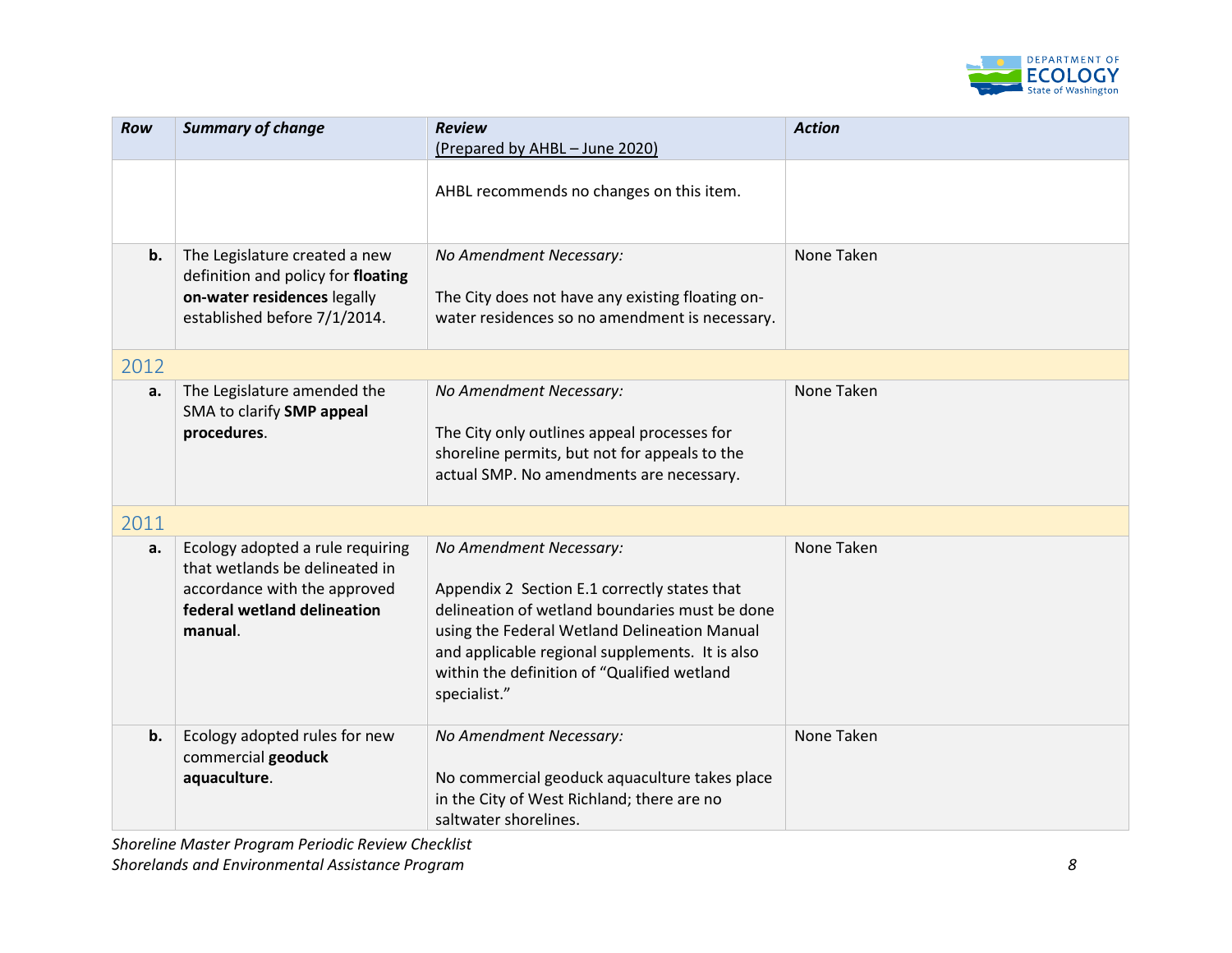

| Row | <b>Summary of change</b>                                                                                                                      | <b>Review</b>                                                                                                                                                                                                                                                                                                                                                                                                                                                                                                                                                                                                                                                                                                                                                                                                              | <b>Action</b> |
|-----|-----------------------------------------------------------------------------------------------------------------------------------------------|----------------------------------------------------------------------------------------------------------------------------------------------------------------------------------------------------------------------------------------------------------------------------------------------------------------------------------------------------------------------------------------------------------------------------------------------------------------------------------------------------------------------------------------------------------------------------------------------------------------------------------------------------------------------------------------------------------------------------------------------------------------------------------------------------------------------------|---------------|
|     |                                                                                                                                               | (Prepared by AHBL - June 2020)                                                                                                                                                                                                                                                                                                                                                                                                                                                                                                                                                                                                                                                                                                                                                                                             |               |
| c.  | The Legislature created a new<br>definition and policy for floating<br>homes permitted or legally<br>established prior to January 1,<br>2011. | No Amendment Necessary:<br>There are no floating homes or areas that could<br>be developed as floating homes within the City.                                                                                                                                                                                                                                                                                                                                                                                                                                                                                                                                                                                                                                                                                              | None Taken    |
| d.  | The Legislature authorized a new<br>option to classify existing<br>structures as conforming.                                                  | <b>Optional SMP Amendment:</b><br>Non-conforming uses are addressed in Chapter 6<br>Section J of the SMP.<br>The SMP states that "nonconforming uses and<br>structures may continue provided that it is not<br>enlarged or expanded." The City may consider<br>adding a subsection to J.2 with an amendment<br>clarifying that existing legally established<br>nonconforming uses are considered conforming<br>even if they do not meet current bulk or<br>dimensional standards. The rules then should<br>clarify that redevelopment, expansion and<br>replacement is allowed as long as it is consistent<br>with the current SMP. This amendment is<br>optional, however, it can be helpful to<br>homeowners to who inherit legally established<br>nonconforming structures.<br>AHBL recommends no changes on this item. | None Taken.   |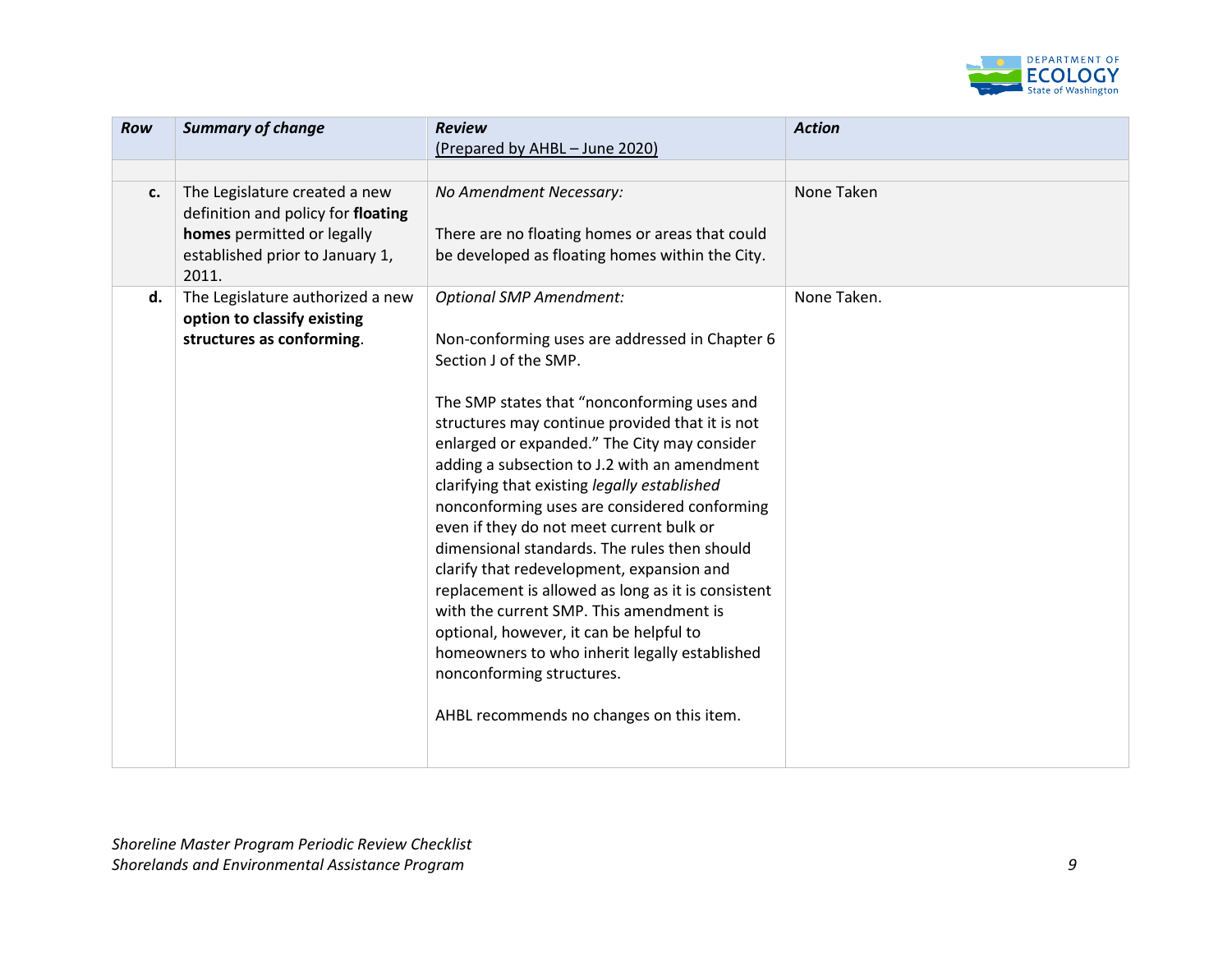

| Row  | <b>Summary of change</b>                                                                                                                                                        | <b>Review</b>                                                                                                                                                                                                                                                                                                                                                                                                                                                                                                                                                                                       | <b>Action</b>                                                                                                                                                       |
|------|---------------------------------------------------------------------------------------------------------------------------------------------------------------------------------|-----------------------------------------------------------------------------------------------------------------------------------------------------------------------------------------------------------------------------------------------------------------------------------------------------------------------------------------------------------------------------------------------------------------------------------------------------------------------------------------------------------------------------------------------------------------------------------------------------|---------------------------------------------------------------------------------------------------------------------------------------------------------------------|
|      |                                                                                                                                                                                 | (Prepared by AHBL - June 2020)                                                                                                                                                                                                                                                                                                                                                                                                                                                                                                                                                                      |                                                                                                                                                                     |
| 2010 |                                                                                                                                                                                 |                                                                                                                                                                                                                                                                                                                                                                                                                                                                                                                                                                                                     |                                                                                                                                                                     |
| a.   | The Legislature adopted Growth<br><b>Management Act - Shoreline</b>                                                                                                             | <b>Optional SMP Amendment:</b>                                                                                                                                                                                                                                                                                                                                                                                                                                                                                                                                                                      | Amendment Made to SMP.                                                                                                                                              |
|      | <b>Management Act clarifications.</b>                                                                                                                                           | The SMP was comprehensively updated after<br>this law went into effect so no changes are<br>required for consistency with the law, per<br>Ecology's guidelines.<br>Ecology's checklist also mentions that if an SMP<br>describes the "effective date" of SMP                                                                                                                                                                                                                                                                                                                                        | A sentence has been added to Chapter 6<br>Section M.2.b. stating that the effective date<br>of the SMP shall be 14 days from Ecology's<br>written notice of action. |
|      |                                                                                                                                                                                 | amendments, it should be revised to clarify<br>SMPs are effect 14 days from Ecology's written<br>notice of action. This language could be simply<br>added to Chapter 6 Section M.2.b, but it is not<br>necessary.                                                                                                                                                                                                                                                                                                                                                                                   |                                                                                                                                                                     |
| 2009 |                                                                                                                                                                                 |                                                                                                                                                                                                                                                                                                                                                                                                                                                                                                                                                                                                     |                                                                                                                                                                     |
| a.   | The Legislature created new<br>"relief" procedures for instances<br>in which a shoreline restoration<br>project within a UGA creates a<br>shift in Ordinary High Water<br>Mark. | <b>Optional SMP Amendment:</b><br>An amendment here is optional. The Ecology<br>Checklist provides two options. The first is to<br>incorporate Ecology's rule for granting "relief" by<br>reference. The second is to incorporate the<br>provisions of the rule directly into the SMP.<br>Currently, the City follows option 1 with its<br>existing language in Chapter 4 Section 7.b.4. The<br>City may choose to elaborate more on this by<br>following option 2. This would add clarifying<br>language directly in the code for situations<br>where a shoreline restoration project results in a | None Taken                                                                                                                                                          |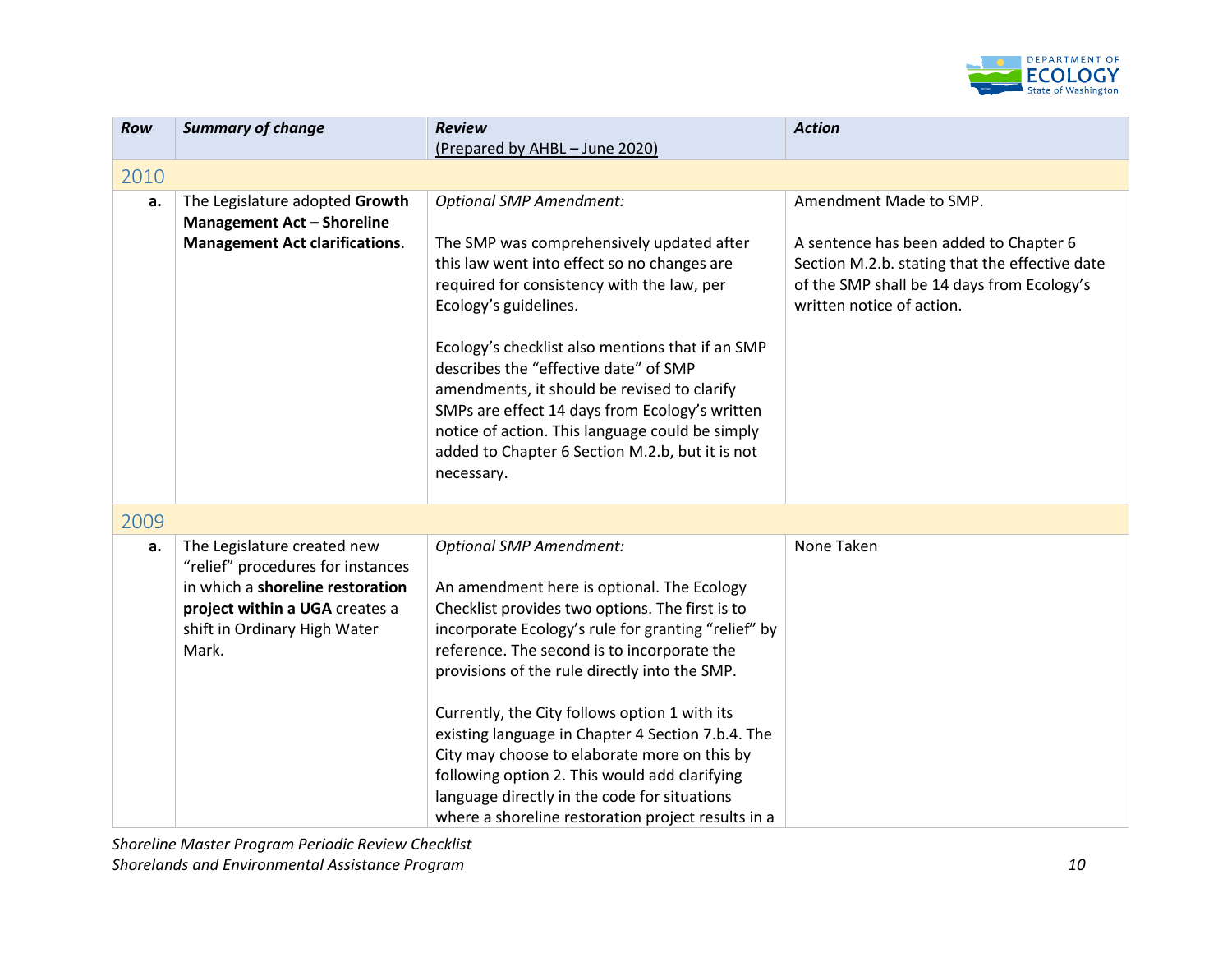

| Row | <b>Summary of change</b>        | <b>Review</b>                                         | <b>Action</b> |
|-----|---------------------------------|-------------------------------------------------------|---------------|
|     |                                 | (Prepared by AHBL - June 2020)                        |               |
|     |                                 | landward shift in the OHWM, and list the criteria     |               |
|     |                                 | for granting relief to that shift.                    |               |
|     |                                 |                                                       |               |
|     |                                 | AHBL recommends no changes on this item.              |               |
| b.  | Ecology adopted a rule for      | <b>Optional SMP Amendment:</b>                        | None Taken    |
|     | certifying wetland mitigation   |                                                       |               |
|     | banks.                          | The SMP is currently silent to Mitigation Banking     |               |
|     |                                 | and the City's CAO does not enable mitigation         |               |
|     |                                 | banking. The Ecology Guidance simply                  |               |
|     |                                 | recommends that mitigation banks are                  |               |
|     |                                 | authorized within shoreline jurisdiction, if they     |               |
|     |                                 | are available.                                        |               |
|     |                                 |                                                       |               |
|     |                                 | It is unlikely that the City will pursue a mitigation |               |
|     |                                 | banking option so it is not necessary to amend        |               |
|     |                                 | the SMP at this time. However, if the City does       |               |
|     |                                 | expect to adopt a mitigation bank in the future,      |               |
|     |                                 | simple language could simply be added to enable       |               |
|     |                                 | that: "Credits from a certified mitigation bank       |               |
|     |                                 | may be used to compensate for unavoidable             |               |
|     |                                 | impacts." This would likely be added in Appendix      |               |
|     |                                 | 2 Section O or Section P of the SMP.                  |               |
|     |                                 |                                                       |               |
|     |                                 | AHBL recommends no changes on this item.              |               |
| c.  | The Legislature added moratoria | <b>Optional SMP Amendment:</b>                        | None Taken    |
|     | authority and procedures to the |                                                       |               |
|     | SMA.                            | The SMP does not address moratoria. It is not         |               |
|     |                                 | required for the City to address moratorium,          |               |
|     |                                 | they can simply rely on statute. The City may         |               |
|     |                                 | elect to add a reference to the state statute         |               |
|     |                                 | (RCW 90.58.509). If desired, the City may also        |               |